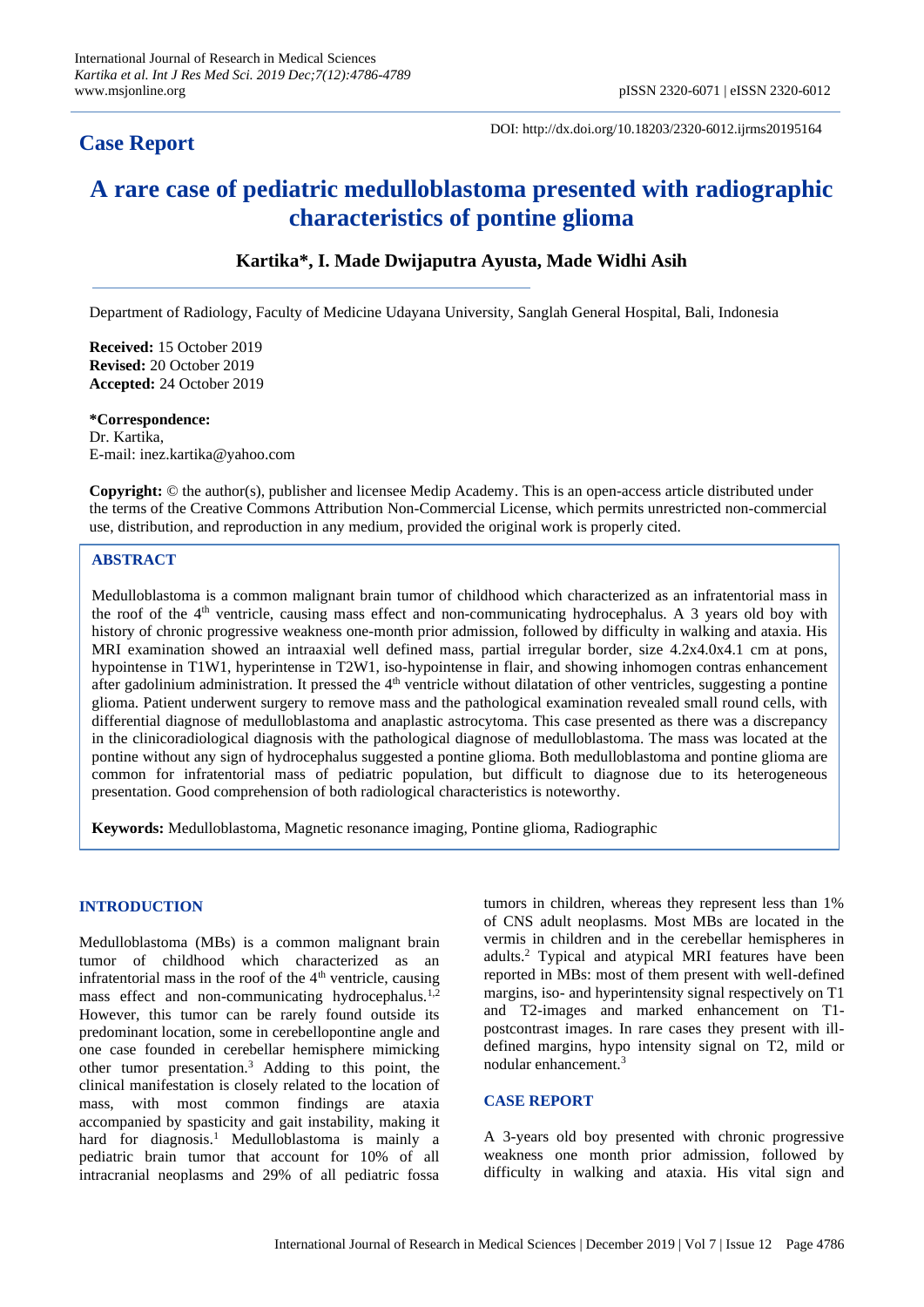physical examination are within normal range. No developmental delay or familial history.



**Figure 1: Head CT scan with contrast administration suggesting a solid mass in the pontine.**



**Figure 2: Brain MRI examination. (A) Axial MRI showing well defined mass, partial irregular border at pons, hypointense in T1W1, hyperintense in T2W1, iso-hypointense in flair, pressing the 4th ventricle. (B) Sagittal MRI showing well defined mass, partial irregular border at midbrain until pons, hypointense in T1W1, hyperintense in T2W1. Please note there are no dilatation of ventricles system. (C) Gadolinium injection shows inhomogeneity enhancement of solid component. (D) DWI demonstrates restricted diffusion in the solid portions of this tumor. (E) MR spectroscopy of tumor. Arrows point to the resonance doublet of lipid lactate, reflecting the anaerobic metabolism characteristic of this aggressive tumor.**

No abnormality in laboratory studies. A head Computed Tomography (CT scan) was performed in revealing an isodense and hypodense well-defined solid mass, on pons, size 4.3x4.4 cm with heterogenous contrasts enhancement after contrast administration (Figure 1).

He underwent a brain Magnetic Resonance Imaging (MRI) examination. It showed an intraaxial well defined mass, partial irregular border, size 4.2x4.0x4.1 cm at pons, hypointense in T1W1, hyperintense in T2W1, isohypointense in flair, and showing inhomogen contras enhancement after gadolinium administration. It pressed the 4<sup>th</sup> ventricle without dilatation of other ventricles, suggesting a pontine glioma (Figure 2).

Diffusion-Weighted Imaging (DWI) characteristically demonstrates restricted diffusion within tumor (Figure 2D). MR spectroscopy is frequently employed in the preoperative evaluation of tumor. These tumors show a characteristically aggressive metabolite spectrum, with marked elevation of choline and suppression/absence of N-Acetyl-Aspartate (NAA) (Figure 2E). Lipid and lactate elevation can be seen as a manifestation of anaerobic metabolism in the tumor.

Patient then underwent surgery to remove mass. A welldefined mass locating at pons is seen and total surgical excision was performed. Histological examination of tumor consisted of small round cells (Figure 3), with differential diagnose are medulloblastoma and anaplastic astrocytoma. After further discussion and confirmation, the final histological result is confirming MBs. The patient is still under the surgeon care for further treatment.



**Figure 3: Small round cells of histopathology slide (H and E staining) a striking feature of medulloblastoma.**

#### **DISCUSSION**

Medulloblastoma is a predominantly pediatric tumor which arises from vermis commonly occurring in the in the roof of the  $4<sup>th</sup>$  ventricle as the most common site of origin.<sup>4-6</sup> It has variation in location that may be explained by the different cellular origin, however MBs is dominated by symptoms of raised intracranial pressure as a result of obstructive hydrocephalus.<sup>7</sup> This case presented as there was a discrepancy in the clinic-radiological diagnosis with the pathological diagnose of MBs.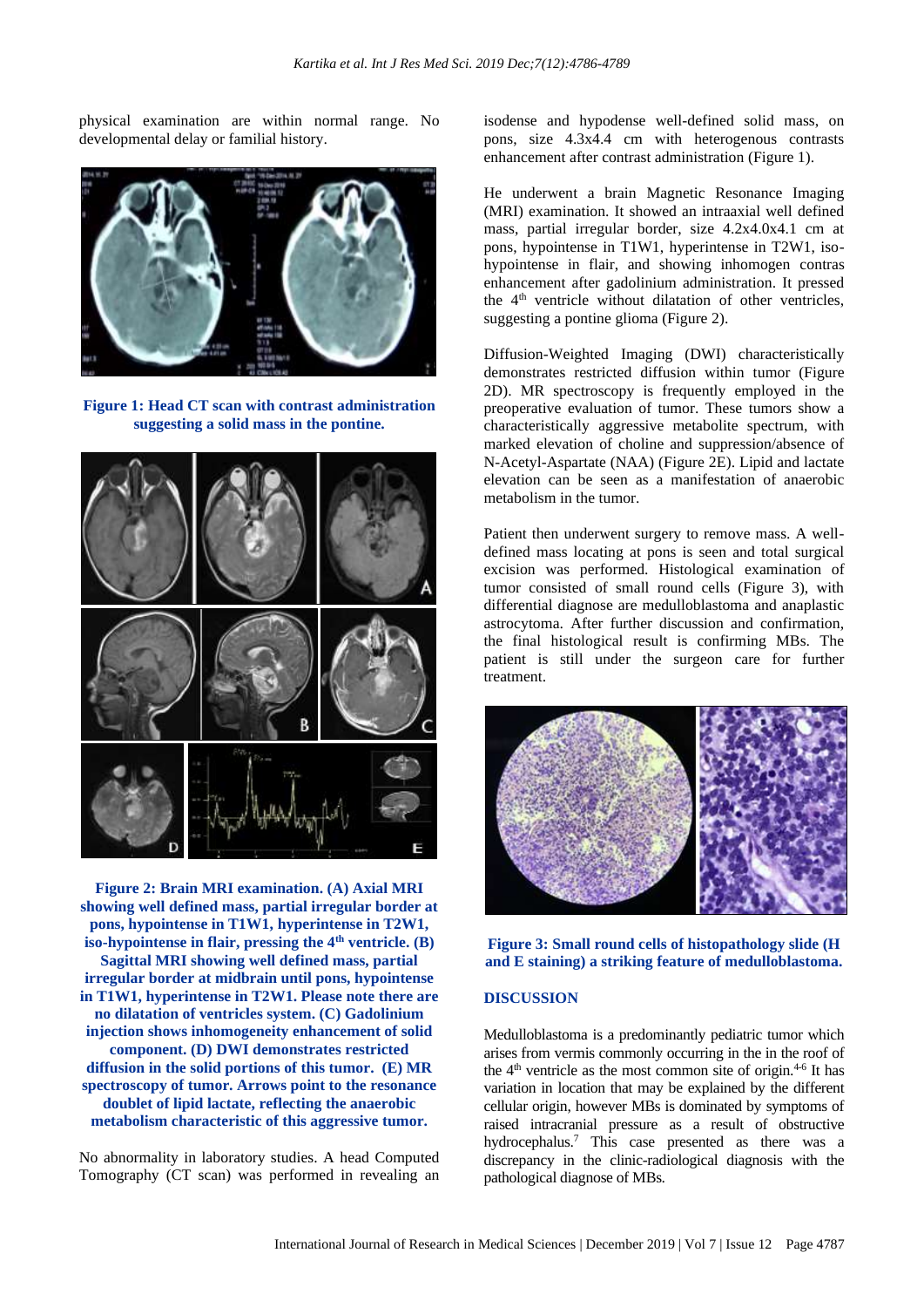The mass was located at the pontine without any sign of hydrocephalus suggesting a pontine glioma instead of MBs, because of their radiographic features that are nearly the same, such as hypo intensity in T1W1, hyperintensity in T2W2, and heterogenous enhance in  $T1W1+contrast.<sup>2</sup>$ 

From literatures, author know that MBs arise from germinal cell (or their remnants) anywhere along their migratory path.<sup>3</sup> It may grow to occupy CPA by lateral extension from the 4<sup>th</sup> ventricle through foramen Lushka, or it may do direct exophytic growth from the site of the surface of cerebellum or pons.<sup>8</sup>

In this report, author present a rare case of primary MBs occurring in the pons mimicking a pontine glioma, with confirmation from histological finding of small round cells a striking feature of MBs. Medulloblastoma located outside its predominant location in the midline is rare, and only 33 cases have been previously reported. <sup>2</sup> Most of the reported cases occurred at the CPA and only 1 case reported in the cerebellar hemisphere.<sup>3,8</sup> Typical and atypical MRI features also have been reported in MBs, which in rare cases may present with ill-defined margins, hypo intensity signal on T2, mild or nodular enhancement.<sup>3</sup>

As described above, MBs can occur far from the roof of 4<sup>th</sup> ventricle, and clinically it is very difficult to distinguish these neoplasms from another lesion. Although it is extremely rare to be found outside its predominant location, author should always consider a MBs in the differential diagnosis of pediatric brain tumor.

#### **Table 1: Differential diagnosis of posterior fossa tumor in children.**

|                                                     | <b>Medulloblastoma</b>                   | <b>Diffuse pontine</b><br>glioma      | <b>Ependymoma</b>                     | Juvenile pilocytic<br>astrocytoma                 |
|-----------------------------------------------------|------------------------------------------|---------------------------------------|---------------------------------------|---------------------------------------------------|
| Signal intensity<br>characteristics<br>$(on T2-Wi)$ | Homogenous; low to<br>moderate intensity | Ill defined; high,<br>commonly cystic | Markedly<br>heterogenous<br>intensity | Sharply demarcated; solid<br>portion; high signal |
| Contrast enhancement                                | Common; dense                            | Variable                              | Common; irregular                     | Common in solid<br>portion (mural nodule)         |
| Calcification                                       | Uncommon                                 | Rare                                  | Common                                | Uncommon                                          |
| Hemorrhage                                          | Uncommon                                 | Uncommon                              | Common                                | Rare                                              |
| CSF pathway                                         | High                                     | Low                                   | Low to moderate                       | <b>Extremely low</b>                              |

Table 1 shows radiographical differential diagnosis of posterior fossa tumor in children. Posterior fossa tumor in pediatric population can be differentiated by its signal intensity characteristic, contrast enhancement pattern, calcification, incidence of hemorrhage, and CSF pathway. Great variability in imaging characteristics makes it difficult to distinguish each type of tumor.

#### **CONCLUSION**

Medulloblastoma can occur far from the roof of  $4<sup>th</sup>$ ventricle, and clinically it is very difficult to distinguish this neoplasm from another lesion. Radiologist must understand that brain tumor may not follow the normal pattern as written in the existing literature. Both MBs and pontine glioma are common for infratentorial mass of pediatric population, but difficult to diagnose due to its heterogeneous presentation. Good comprehension of radiological characteristics is noteworthy, and author should always consider MBs in the differential diagnosis of pediatric brain tumor. Definitive diagnosis requires histologic confirmation in all cases.

*Funding: No funding sources Conflict of interest: None declared Ethical approval: Not required*

#### **REFERENCES**

- 1. León MM. Review and update about medulloblastoma in children. Radiología. 2011 Jan 1;53(2):134-45.
- 2. Collange NZ, Brito SD, Campos RR, Santos EA, Botelho RV. Treatment of medulloblastoma in children and adolescents. Revista da Assoc Médica Brasil. 2016 Jul;62(4):298-302.
- 3. Chung EJ, Jeun SS. Extra-axial medulloblastoma in the cerebellar hemisphere. J Kore Neuro Soci. 2014  $\text{I} \text{un}:}55(6):362$ .
- 4. Solanki MK, Ramrakhiani D. Medulloblastoma of the Cerebellopontine angle in a child: a rare entity. Int J Med Res Prf. 216;2(6);124-7.
- 5. Bahrami E, Bakhti S, Fereshtehnejad SM, Parvaresh M, Khani MR. Extra-axial medulloblastoma in cerebello-pontine angle: A report of a rare case with literature review. Medi J Isl Rep Iran. 2014;28:57.
- 6. Akay KM, Erdogan E, Izci Y, Kaya A. Medulloblastoma of the cerebellopontine angle-case report. Neurol Med Chir. 2003;43(11):555-8.
- 7. Taylor MD, Northcott PA, Korshunov A, Remke M, Cho YJ, Clifford SC, et al. Molecular subgroups of medulloblastoma: the current consensus. Acta Neuropathol. 2012;123(4):465-72.